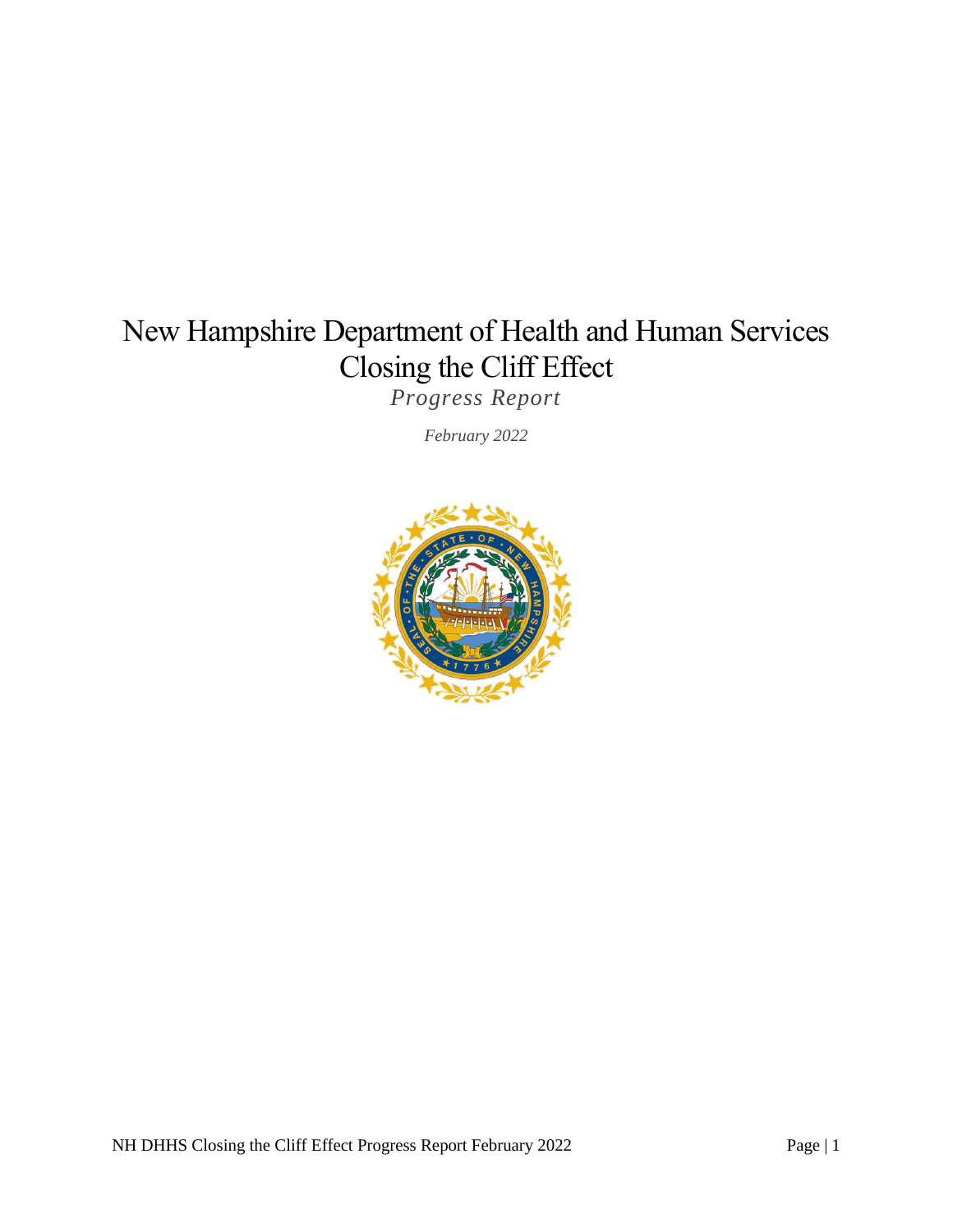### **Contents**

For additional information about this report or the closing the Cliff Effect please contact Christine Santaniello.

Christine Santaniello, Associate Commissioner: Christine.L.Santaniello@dhhs.nh.gov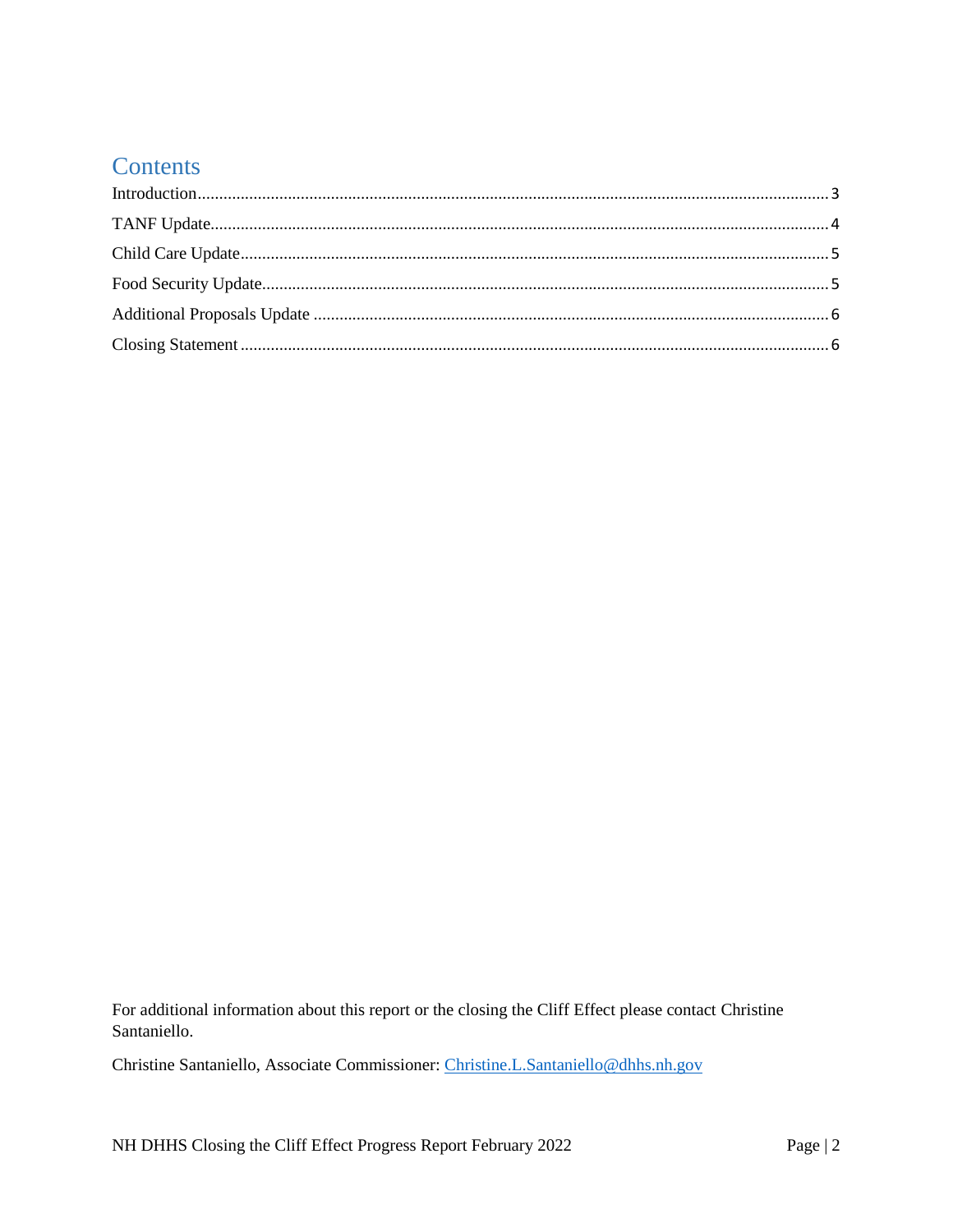### <span id="page-2-0"></span>Introduction

In 2019 the Benefits Cliff Effect Working Group was established under [HB 4](https://bills.nhliberty.org/bills/2019/HB4) to make recommendations to the Department of Health and Human Services (DHHS) in their effort to develop a plan to close the cliff effect (see [https://www.dhhs.nh.gov/ocom/solving-benefits-cliff-effect.htm\)](https://www.dhhs.nh.gov/ocom/solving-benefits-cliff-effect.htm). These recommendations were finalized with in September 2021 release of the [Cliff Effect Plant](https://www.dhhs.nh.gov/ocom/documents/cliff-effects-final-report.pdf) (Table 1). The purpose of this report is to provide an update on the work that has been accomplished since September 2021.

| Category      | <b>Recommendation</b>                                                              |  |  |  |  |
|---------------|------------------------------------------------------------------------------------|--|--|--|--|
| <b>TANF</b>   | For those obtaining full time job with benefits on the high demand list maintained |  |  |  |  |
|               | at NHES, implement a 100% disregard through a two year pilot.                      |  |  |  |  |
|               | For those obtaining FT job on high demand list without benefits or FT job not on   |  |  |  |  |
|               | the high demand list, implement 75% disregard through 2 year pilot.                |  |  |  |  |
|               | Change the TANF child care deduction to a blanket deduction.                       |  |  |  |  |
|               | Allow master's degree to count as an education requirement under TANF.             |  |  |  |  |
|               | <b>TANF Post Support Program.</b>                                                  |  |  |  |  |
|               | TANF Automobile Savings Program – Match for Down Payment.                          |  |  |  |  |
| Child Care    | Employer support of child care.                                                    |  |  |  |  |
|               | Increase eligibility to 250% of FPL for CCDF scholarship.                          |  |  |  |  |
|               | Raise state payment rates for non-traditional hours.                               |  |  |  |  |
|               | Adjust Steps within CCDF scholarship.                                              |  |  |  |  |
| Food Security | Increase SNAP gross income limit.                                                  |  |  |  |  |
|               | Provide Heat and Eat payment to SNAP recipients receiving housing subsidies.       |  |  |  |  |
| Additional    | Provide payment based on enrollment not attendance-based child care.               |  |  |  |  |
| Proposals     | Implement Pre-K program.                                                           |  |  |  |  |

Table 1: Cliff Effect Final Report recommendations and categories.

While some initiatives are easier to implement, others are complex and require exploration, modeling, data system adjustments, administrative rule or policy changes, and budgeting. It is important to note that within the l Cliff Effect Plan three initiatives were scheduled to be complete by September 2021. As the plan was released in September 2021 these timelines were adjusted. There are additional project processes that are impacted by external non-controllable factors, such as legal approval processes, which effect project timelines.

Progress has been made in all fourteen initiatives over the last four months. Project progress is assessed on a continuum ranging from research and preparation, which includes assessment of impacts, deliberation, and gathering data, reports, and other required documents to properly plan for implementation, to implementation or project completion. Implementation refers to when the pilot or policy is in place and the effectiveness of mitigating the Cliff Effect is being assessed. Once sufficient data is available initiatives will be marked as "completed."

Further details are documented in each category table below.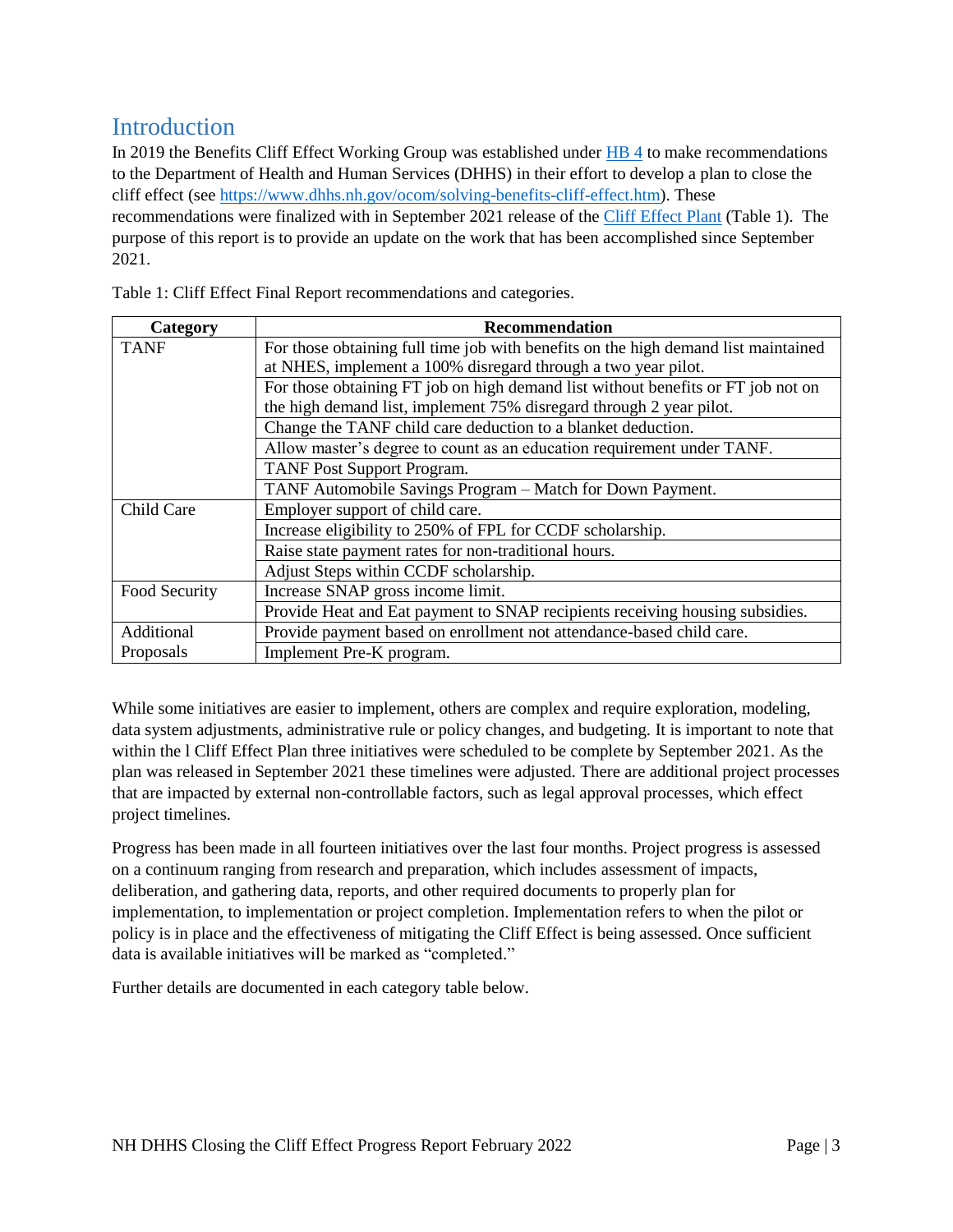## <span id="page-3-0"></span>TANF Update

Table 2: The TANF category includes six initiatives.

| <b>Initiative</b>                                                                                                                                                | <b>Initiative</b><br><b>Type</b> | Implementation<br><b>Date</b> | <b>Progress</b>                                                                                                                                                                                                                                                                                                                                                                                                                                                                                                                      |
|------------------------------------------------------------------------------------------------------------------------------------------------------------------|----------------------------------|-------------------------------|--------------------------------------------------------------------------------------------------------------------------------------------------------------------------------------------------------------------------------------------------------------------------------------------------------------------------------------------------------------------------------------------------------------------------------------------------------------------------------------------------------------------------------------|
| For those obtaining full time job<br>with benefits on the high demand<br>list maintained at NHES,<br>implement a 100% disregard<br>through a two year pilot.     | Pilot                            | April 2022                    | The 100% disregard for high demand<br>jobs and the 75% disregard pilots<br>have been merged. These projects<br>developed cost projections and have<br>submitted data system change<br>requests.                                                                                                                                                                                                                                                                                                                                      |
| For those obtaining FT job on<br>high demand list without benefits<br>or FT job not on the high<br>demand list, implement 75%<br>disregard through 2 year pilot. | Pilot                            | April 2022                    | See Above                                                                                                                                                                                                                                                                                                                                                                                                                                                                                                                            |
| Change the TANF child care<br>deduction to a blanket deduction.                                                                                                  | Pilot and<br>Policy              | <b>July 2022</b>              | Applicable rule changes are being<br>drafted for review and approval<br>processes. Appropriate system<br>changes are being identified.                                                                                                                                                                                                                                                                                                                                                                                               |
| Allow master's degree to count<br>as an education requirement<br>under TANF.                                                                                     | Policy                           | March 2022                    | Currently at the State level, the rules<br>allow for participation in a master's<br>degree program to count as required<br>participation hours under TANF.<br>Within DHHS, staff will be trained<br>for how to allow these activities and<br>record input into data system.<br>However, these hours are not<br>currently recognized at the federal<br>level. DHHS will submit a<br>recommendation to the<br>Administration for Children and<br>Families to expand the counting of<br>continued education hours for<br>participation. |
| TANF Post Support Program.                                                                                                                                       | Pilot and<br>Policy              | September 2022                | Currently being drafted and the data<br>system change requests have been<br>submitted to track the impact of this<br>project.                                                                                                                                                                                                                                                                                                                                                                                                        |
| <b>TANF Automobile Savings</b><br>Program – Match for Down<br>Payment.                                                                                           | Pilot                            | March 2022                    | This initiative has shown great<br>progress utilizing partnership with a<br>car dealership and two banks. At this<br>time financial literacy programs have<br>been established and now the team is<br>identifying criteria to ensure a<br>successful experience for consumers.                                                                                                                                                                                                                                                       |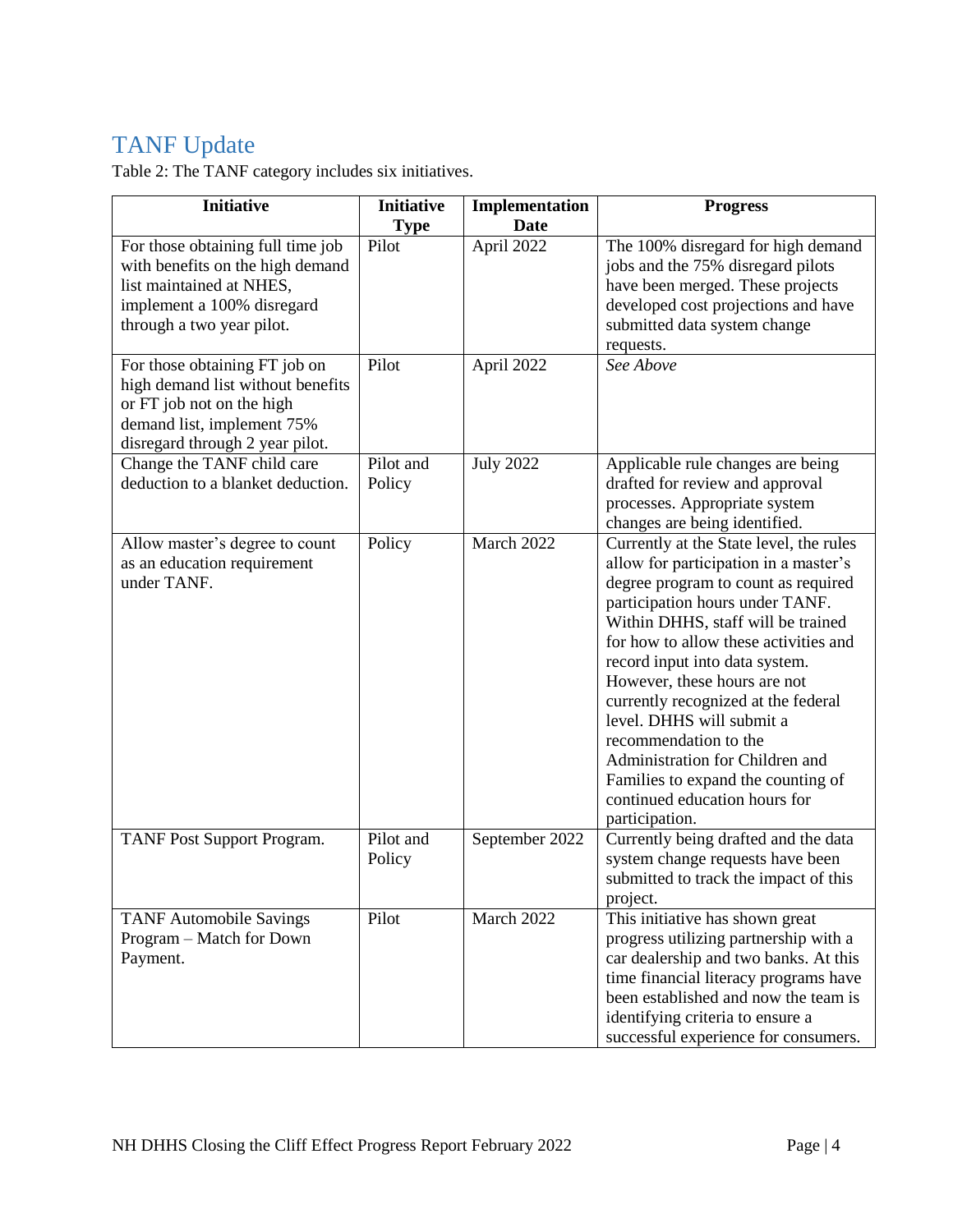# <span id="page-4-0"></span>Child Care Update

| <b>Initiative</b>               | <b>Initiative</b> | Implementation | <b>Progress</b>                                                     |
|---------------------------------|-------------------|----------------|---------------------------------------------------------------------|
|                                 | <b>Type</b>       | Date           |                                                                     |
| Employer support of child care. | Project           | September 2022 | Essential partnerships have been<br>made with Business and Economic |
|                                 |                   |                | Affairs (BEA), tools have been                                      |
|                                 |                   |                | developed to understand current                                     |
|                                 |                   |                | landscape, and resources about                                      |
|                                 |                   |                | supports and referrals have been                                    |
|                                 |                   |                | drafted to share with business human                                |
|                                 |                   |                | resources.                                                          |
| Increase eligibility to 250% of | Pilot             | September 2022 | Prepared to be rolled out after the                                 |
| FPL for CCDF scholarship.       |                   |                | payment based on enrollment pilot.                                  |
| Raise state payment rates for   | Project           | December 2022  | Data is being collected and reviewed                                |
| non-traditional hours.          |                   |                | to understand the current need,                                     |
|                                 |                   |                | availability, and costs for non-                                    |
|                                 |                   |                | traditional child care. This                                        |
|                                 |                   |                | information will be utilized to                                     |
|                                 |                   |                | develop a tailored project approach                                 |
| <b>Adjust Steps within CCDF</b> | Pilot and         | September 2022 | Finalizing cost projections and                                     |
| scholarship.                    | Policy            |                | drafting required policy changes for                                |
|                                 |                   |                | implementation.                                                     |
|                                 |                   |                |                                                                     |

Table 3: The Child Care category includes four initiatives.

*Note:* The decision was made to stagger each of the pilots to ensure the quality of data and reduce any compounding impacts. The purpose of this is to ensure accurate analysis of cost and effect on mitigating the cliff effect can be completed for each initiative separately.

#### <span id="page-4-1"></span>Food Security Update

Table 4: The Increase Food Security category includes two initiatives.

| <b>Initiative</b>               | <b>Initiative</b> | Implementation   | <b>Progress</b>                       |
|---------------------------------|-------------------|------------------|---------------------------------------|
|                                 | <b>Type</b>       | Date             |                                       |
| Increase SNAP gross income      | Policy            | March 2022       | Cost projections are being updated,   |
| limit.                          |                   |                  | policy edits are being developed, and |
|                                 |                   |                  | a letter to the Food and Nutrition    |
|                                 |                   |                  | Service (FNS) Agency is being         |
|                                 |                   |                  | drafted to share proposed changes.    |
| Provide Heat and Eat payment to | Project           | <b>July 2022</b> | To implement the Heat $&$ Eat pilot   |
| SNAP recipients receiving       |                   |                  | the cost projections are being        |
| housing subsidies.              |                   |                  | updated to ensure accuracy, key       |
|                                 |                   |                  | terms are being defined (ex. housing  |
|                                 |                   |                  | subsidies), and associated policies   |
|                                 |                   |                  | are being reviewed.                   |